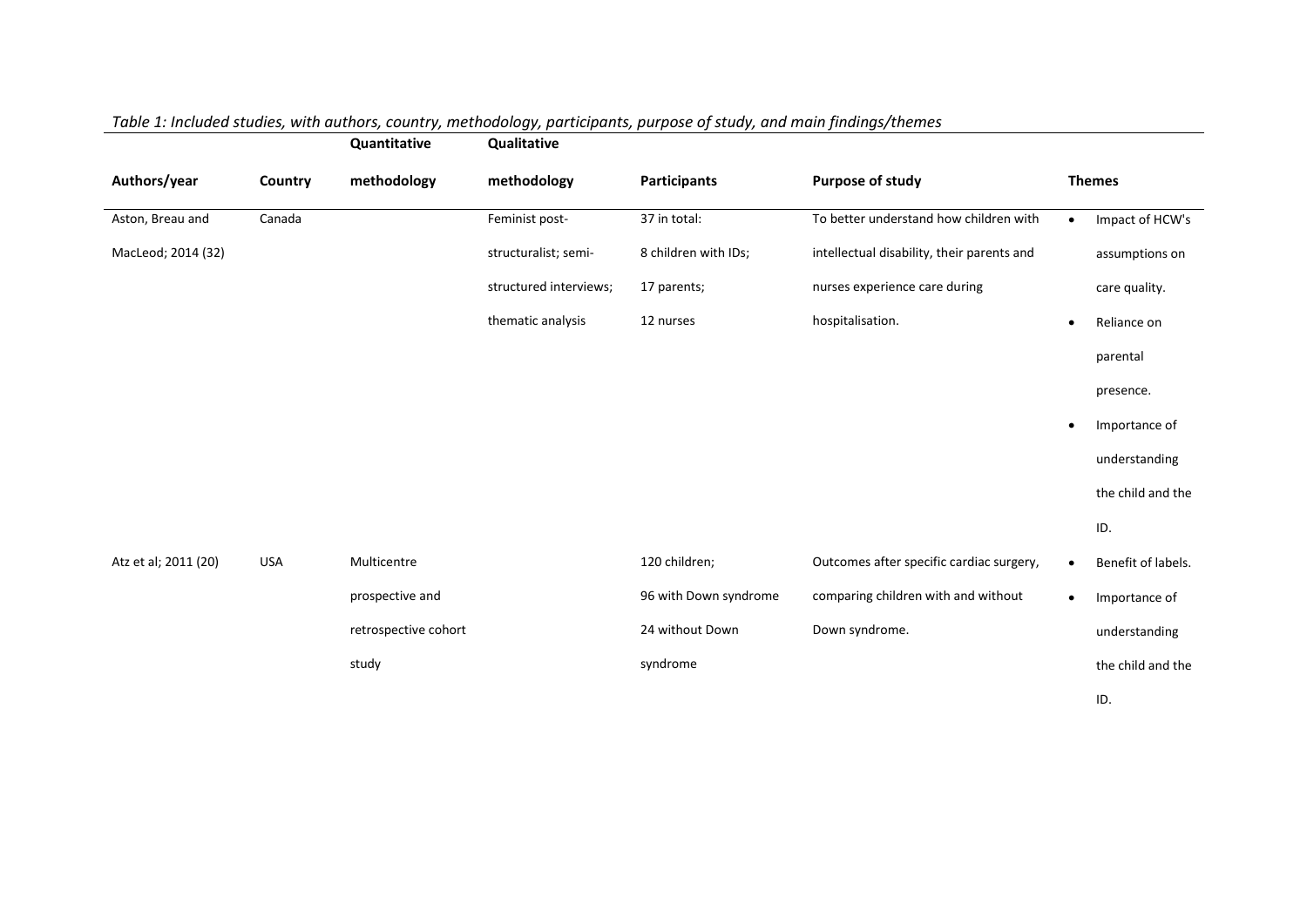| Brown and          | United  | Semi-structured      | 28 participants:             | Describe the experiences of children, | $\bullet$ | Reliance on       |
|--------------------|---------|----------------------|------------------------------|---------------------------------------|-----------|-------------------|
| Guvenir; 2008 (31) | Kingdom | interviews; thematic | 13 carers of children with   | their families and staff during       |           | parental          |
|                    |         | analysis             | learning disability          | hospitalisation.                      |           | presence.         |
|                    |         |                      | 13 nursing staff             |                                       | $\bullet$ | Listening to      |
|                    |         |                      | 2 children with learning     |                                       |           | parents.          |
|                    |         |                      | disability                   |                                       | $\bullet$ | Importance of     |
|                    |         |                      |                              |                                       |           | understanding     |
|                    |         |                      |                              |                                       |           | the child and the |
|                    |         |                      |                              |                                       |           | ID.               |
|                    |         |                      |                              |                                       |           |                   |
| Croot; 2012 (35)   | United  | Constructivist;      | 12 in total from 9 families: | Provide evidence of the care needs of | $\bullet$ | impact of HCW's   |
|                    | Kingdom | interview; thematic  | 11 parents; 1 grandparent    | Pakistani parents with a child with   |           | assumptions on    |
|                    |         | analysis             |                              | learning disabilities.                |           | care quality.     |
|                    |         |                      |                              |                                       | $\bullet$ | Listening to      |
|                    |         |                      |                              |                                       |           | parents.          |
|                    |         |                      |                              |                                       |           |                   |
|                    |         |                      |                              |                                       | $\bullet$ | Importance of     |
|                    |         |                      |                              |                                       |           | understanding     |
|                    |         |                      |                              |                                       |           | the child and the |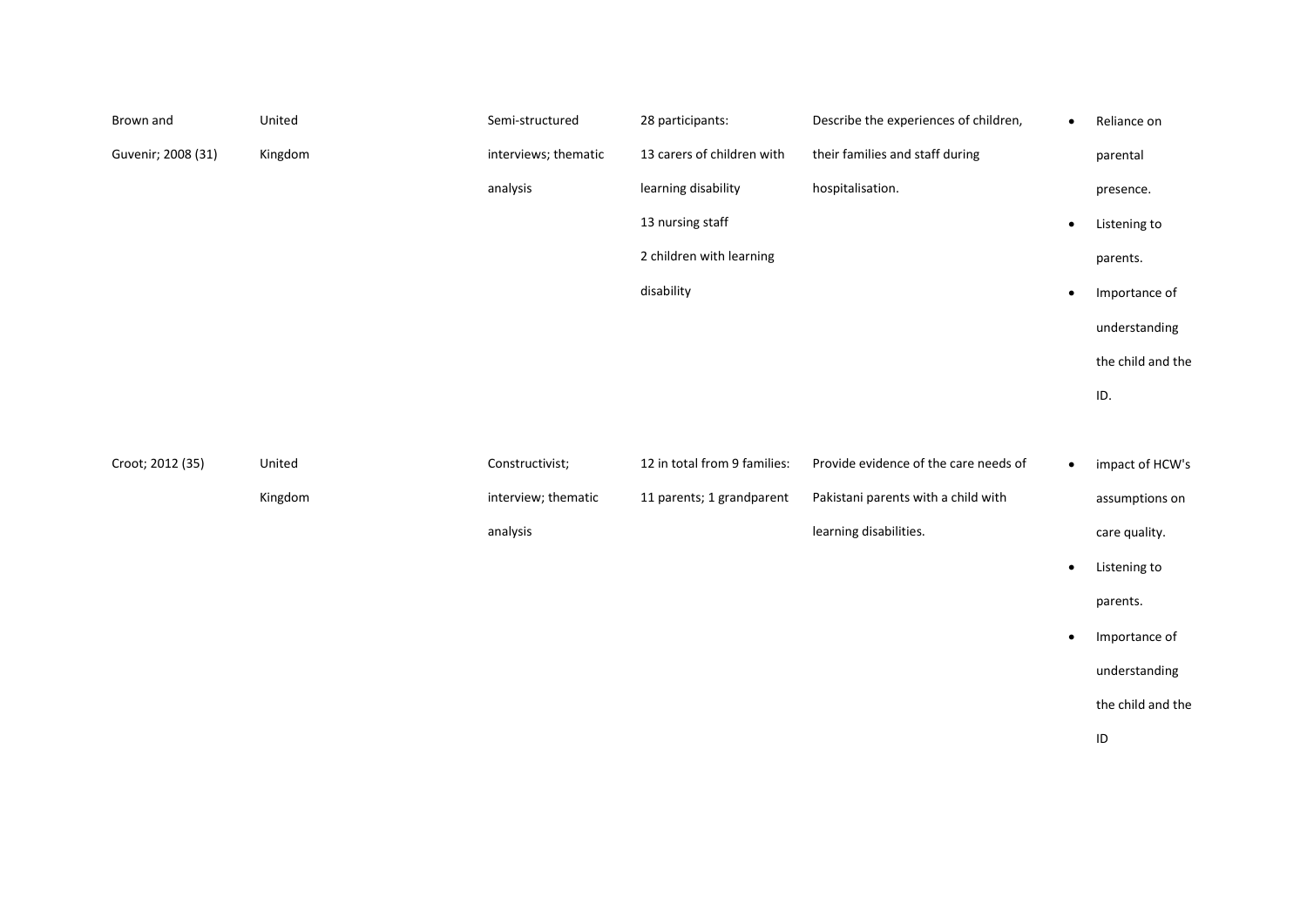| Desai et al; 2014 (21) | United     | Single centre;       | 107 children;           | Determine if Down syndrome is a risk     | $\bullet$ | Benefit of labels. |
|------------------------|------------|----------------------|-------------------------|------------------------------------------|-----------|--------------------|
|                        | Kingdom    | Retrospective cohort | 67 with Down Syndrome   | factor in the early postoperative period | $\bullet$ | Importance of      |
|                        |            | study                | 40 without Down         | following specific cardiac surgery.      |           | understanding      |
|                        |            |                      | syndrome                |                                          |           | the child and the  |
|                        |            |                      |                         |                                          |           | ID.                |
| Fudge et al; 2010 (23) | <b>USA</b> | National database;   | 45 579 children;        | Describe the postoperative morbidity and | $\bullet$ | Importance of      |
|                        |            | Retrospective cohort | 4350 with Down syndrome | mortality rates for children with Down   |           | understanding      |
|                        |            | study.               | 41229 without Down      | syndrome undergoing cardiac surgery.     |           | the child and the  |
|                        |            |                      | syndrome                |                                          |           | ID.                |
|                        |            |                      |                         |                                          |           |                    |
| Furukawa et al;        | Japan      | Single centre;       | 235 children;           | Evaluate mortality and postoperative     | $\bullet$ | Impact of HCW's    |
| 2013 (22)              |            | Retrospective cohort | 8 with Down syndrome    | outcomes after cardiac surgery in        |           | assumptions on     |
|                        |            | study                | 227 without Down        | children with Down syndrome.             |           | care quality.      |
|                        |            |                      | syndrome                |                                          | $\bullet$ | Importance of      |
|                        |            |                      |                         |                                          |           | understanding      |
|                        |            |                      |                         |                                          |           | the child and the  |

ID.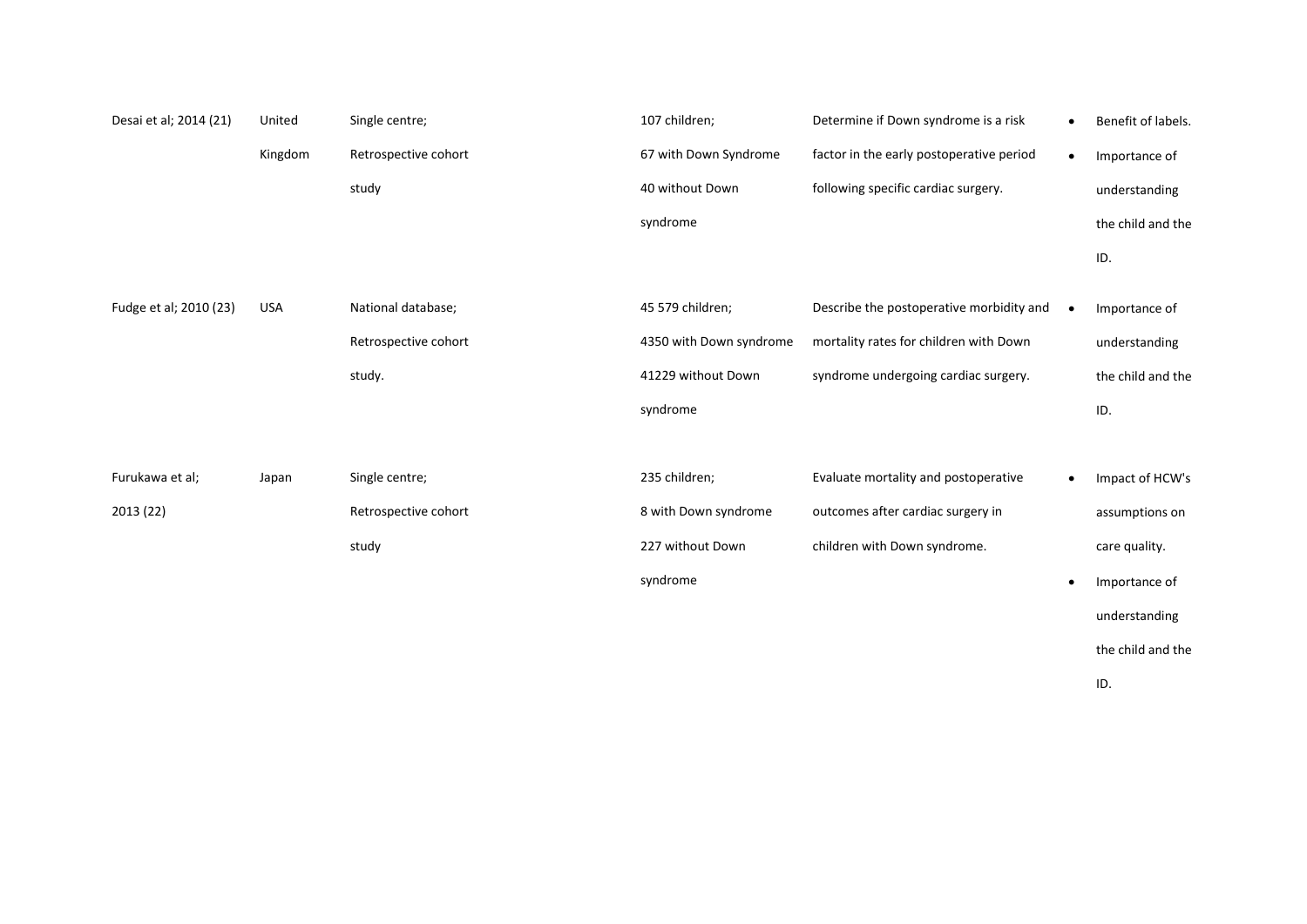| Graham et al;          | <b>USA</b> | Single centre;       | 3437 anaesthetic events in | To determine the utilization of        | $\bullet$ | Impact of HCW's   |
|------------------------|------------|----------------------|----------------------------|----------------------------------------|-----------|-------------------|
| 2009 (26)              |            | Retrospective cohort | children;                  | anaesthesia resources by children with |           | assumptions on    |
|                        |            | study                | 479 had complex special    | complex special health care needs.     |           | care quality.     |
|                        |            |                      | health care needs          | Included children with developmental   | $\bullet$ | Reliance on       |
|                        |            |                      | 2958 did not have special  | disorders such as Down syndrome.       |           | parental          |
|                        |            |                      | health care needs.         |                                        |           | presence.         |
|                        |            |                      |                            |                                        |           | Listening to      |
|                        |            |                      |                            |                                        |           | parents.          |
| Gupta et al; 2014 (24) | <b>USA</b> | National database;   | 2815 children;             | Evaluate morbidity and mortality       | ٠         | Impact of HCW's   |
|                        |            | Retrospective cohort | 121 with Down syndrome     | associated with ECMO in children with  |           | assumptions on    |
|                        |            | study.               | 2694 without Down          | Down syndrome and heart disease.       |           | care quality.     |
|                        |            |                      | syndrome.                  |                                        | $\bullet$ | Importance of     |
|                        |            |                      |                            |                                        |           | understanding     |
|                        |            |                      |                            |                                        |           | the child and the |
|                        |            |                      |                            |                                        |           | ID.               |
| Lal et al; 2013 (25)   | India      | National database;   | 64 children;               | Investigate outcomes from specified    | $\bullet$ | Impact of HCW's   |
|                        |            | Retrospective case-  | 32 with Down syndrome;     | cardiac surgery in children with Down  |           | assumptions on    |
|                        |            | control study.       | 32 matched controls.       | syndrome and compared to children      |           | care quality.     |
|                        |            |                      |                            | without Down syndrome.                 |           |                   |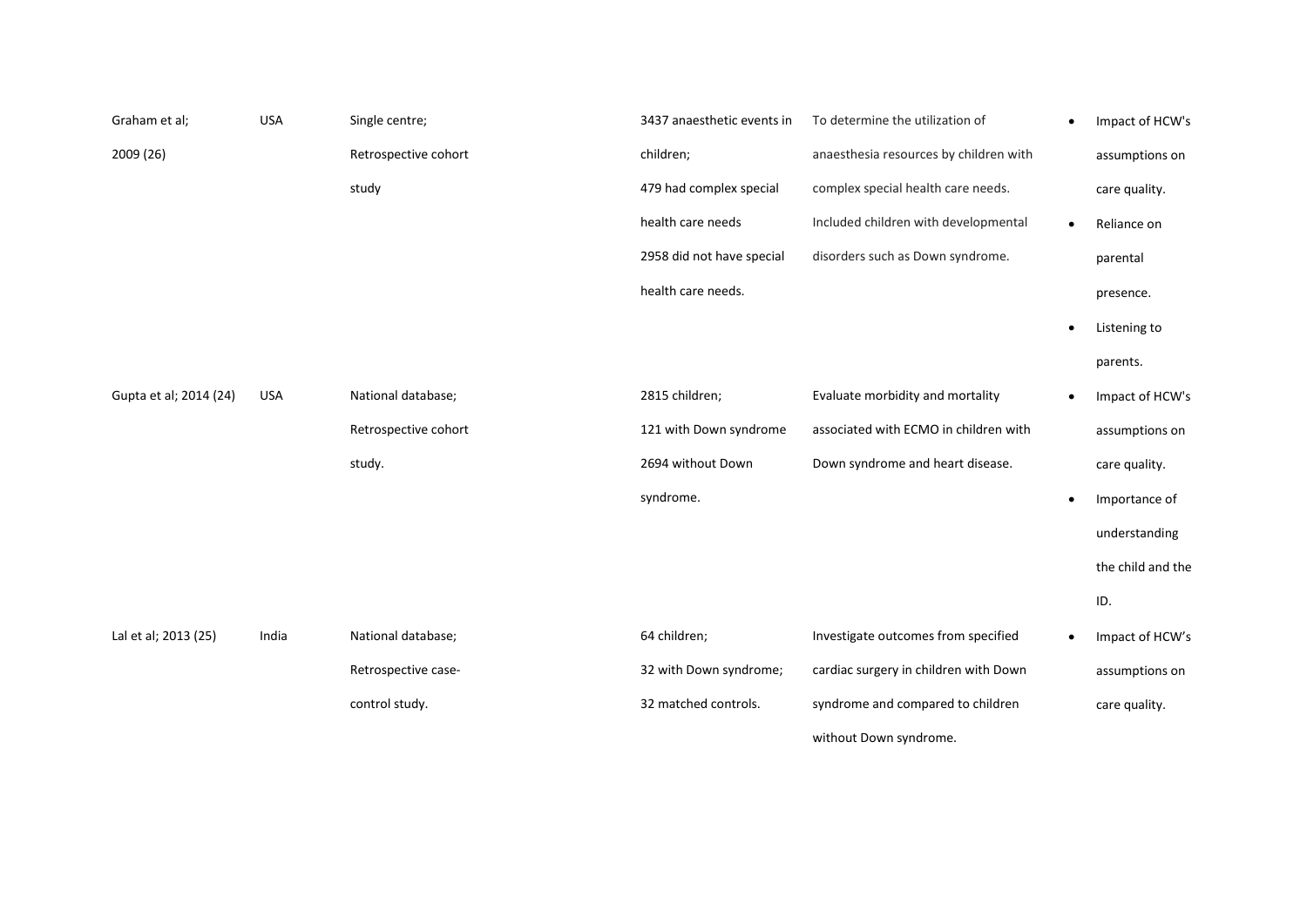| Malviya et al;  | <b>USA</b> | Single centre;       | Random sample of          | To compare pain assessment and         | $\bullet$ | Impact of HCW's   |
|-----------------|------------|----------------------|---------------------------|----------------------------------------|-----------|-------------------|
| 2001 (30)       |            | Retrospective cohort | children who had spinal   | management practices in children with  |           | assumptions on    |
|                 |            | study                | fusion                    | and without cognitive impairment.      |           | care quality.     |
|                 |            |                      | 19 had cognitive          |                                        |           | Importance of     |
|                 |            |                      | impairment                |                                        |           | understanding     |
|                 |            |                      | 23 did not have cognitive |                                        |           | the child and the |
|                 |            |                      | impairment                |                                        |           | ID.               |
|                 |            |                      |                           |                                        |           |                   |
| Morabito et al; | United     | Single centre;       | 173 children with         | Compare the outcomes of surgery for    | $\bullet$ | Impact of HCW's   |
| 2006 (28)       | Kingdom    | Retrospective cohort | Hirschsprung's Disease;   | Hirschspung's Disease in children with |           | assumptions on    |
|                 |            | study                | 17 with Down syndrome     | Down syndrome to those without Down    |           | care quality.     |
|                 |            |                      | 156 without Down          | syndrome.                              |           | Importance of     |
|                 |            |                      | syndrome                  |                                        |           | understanding     |
|                 |            |                      |                           |                                        |           | the child and the |
|                 |            |                      |                           |                                        |           | ID                |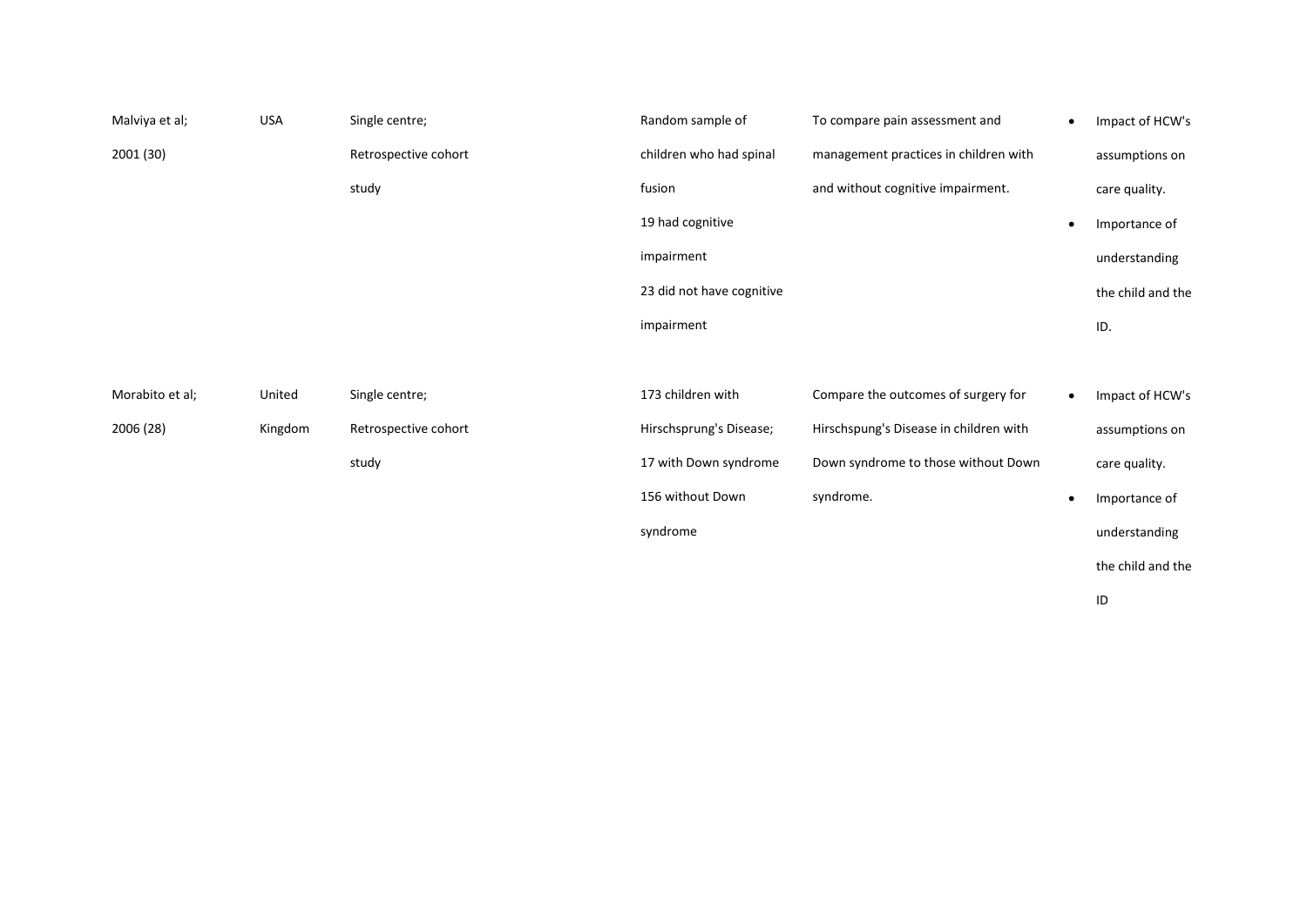| Pratt, Baird and    | United      | QI audit and         | QI audit and interviews | Experience of 52 children | Evaluate the effectiveness of a quality     | $\bullet$ | Impact of HCW's   |
|---------------------|-------------|----------------------|-------------------------|---------------------------|---------------------------------------------|-----------|-------------------|
| Gringras; 2012 (33) | Kingdom     | evaluation           |                         | with neurodevelopmental   | improvement programme to improve the        |           | assumptions on    |
|                     |             |                      |                         | problems;                 | care experience during hospitalisation for  |           | care quality.     |
|                     |             |                      |                         | Pre change interviews:    | children with learning difficulties, autism | $\bullet$ | Listening to      |
|                     |             |                      |                         | 20 staff and 4 families.  | and challenging behaviour.                  |           | parents.          |
|                     |             |                      |                         | Post change interviews:   |                                             | $\bullet$ | Importance of     |
|                     |             |                      |                         | 20 staff                  |                                             |           | understanding     |
|                     |             |                      |                         | 8 parents                 |                                             |           | the child and the |
|                     |             |                      |                         |                           |                                             |           | ID                |
| Travassos, van      | The         | Single centre;       |                         | 149 children with         | Compare the outcome of surgical             | $\bullet$ | Impact of HCW's   |
| Herwaarden-         | Netherlands | Retrospective cohort |                         | Hirschsprung's disease;   | treatment for Hirschsprung's disease in     |           | assumptions on    |
| Lindeboom and       |             | study                |                         | 20 with Down syndrome;    | children with and without Down              |           | care quality.     |
| van der Zee; 2011   |             |                      |                         | 129 without Down          | syndrome.                                   | $\bullet$ | Importance of     |
| (29)                |             |                      |                         | syndrome                  |                                             |           | understanding     |
|                     |             |                      |                         |                           |                                             |           | the child and the |

ID